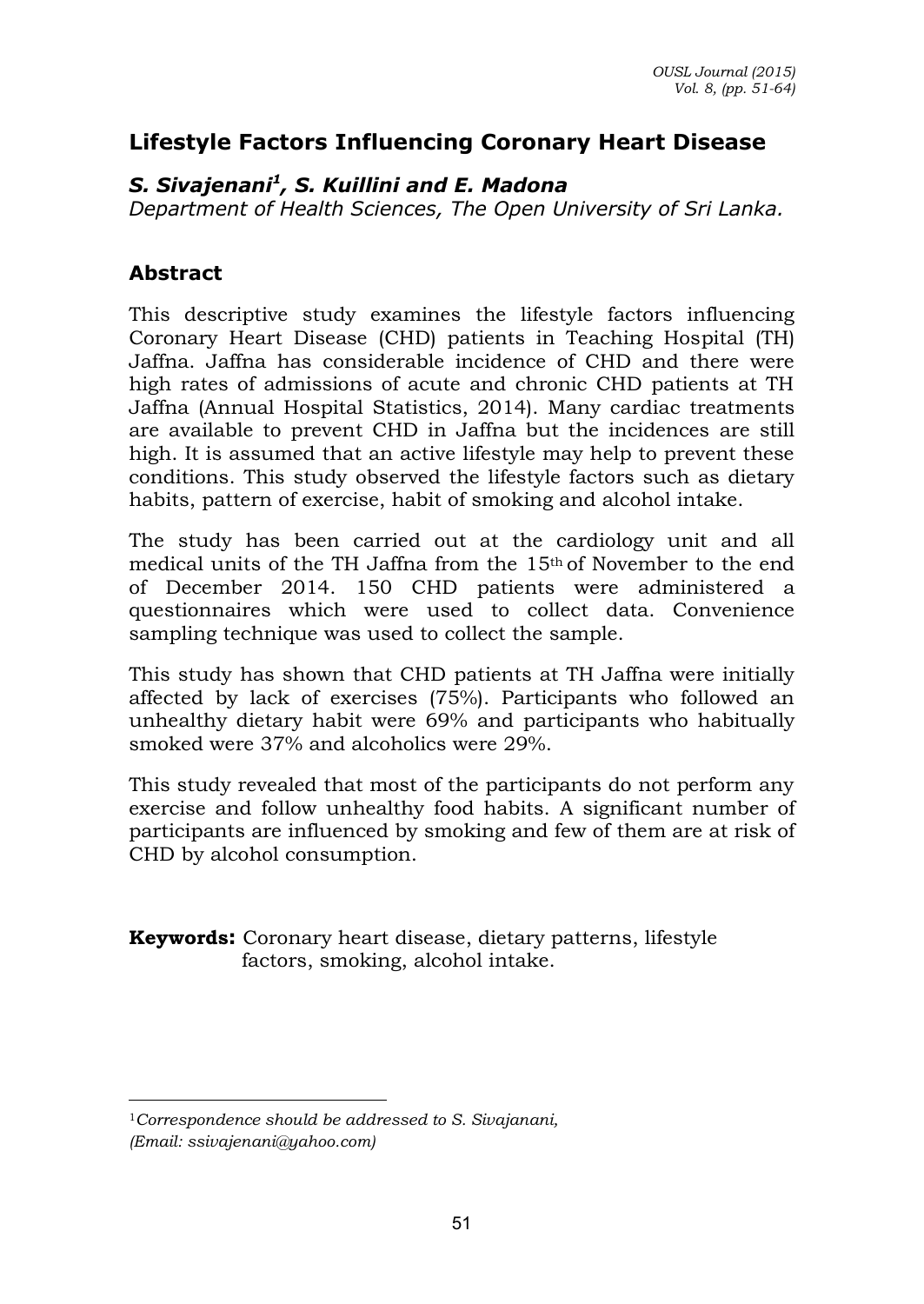# **Introduction**

CHD is the most important cause of death worldwide today. The numbers of CHD is still on the increase and it is estimated that in the coming years, the number of CHD patients will raise significantly, particularly in developing and transitional countries (Medicographia, 2009).

Life styles of CHD patients include non-smoking, acceptable amount of alcohol intake, proper dietary habits and engaging in physical activities. According to the British Heart Foundation (2009) men can drink no more than three to four units per day and women can drink no more than two to three units per day (300 ml beer, arrack 25 ml, 600 ml toddy = 1 unit). It is recommended that exercise daily for 30 to 60 minutes, like brisk walking, swimming and cycling, eating small fishes, vegetables, fruits, and avoiding fatty food, meat, beef, butter, coconut milk, prawn, crab, Cuttle fish and big fish can reduce CHD (Cadi Research Foundation, 2012).

In the general population, the risk of cardiac mortality is reduced by 50% in those who stop smoking, 20% to 30% by engaging in moderate physical activity, and 15% to 40% by adopting a combination of healthy dietary habits (limited intake of saturated fats, regular fish consumption, sufficient fruit and vegetable intake, and limited salt consumption (Cadi Research Foundation, 2012).

According to a recent study from Australia(Cadi Research Foundation, 2012), about nine billion of Australians could have been saved in 2008 if they had taken care of smoking, high-alcohol consumption, high body mass index (BMI), physical inactivity, inadequate fruit and vegetable intake (less than 3 servings per day).

Wijekoon (2013) stated that CHD is placed as the first cause for hospital mortality and the lifestyle is the key influencing factor of CHD. The average total fat intake of Sri Lankans contributes to 25% of total energy, with 80% of that consisting of saturated fat from coconut products, meat, milk, and oil. With regard to the type of dietary fatty acids, Sri Lankans consume nine times more saturated fats than polyunsaturated fatty acids compared with the current suggested ratio (less than one). According to statistics of the National Authority on Tobacco and Alcohol (NATA) smoking takes life of 50 to 60 people every day and approximately, four billion cigarettes are sold daily in the Sri Lankan market (Cadi Research Foundation, 2012).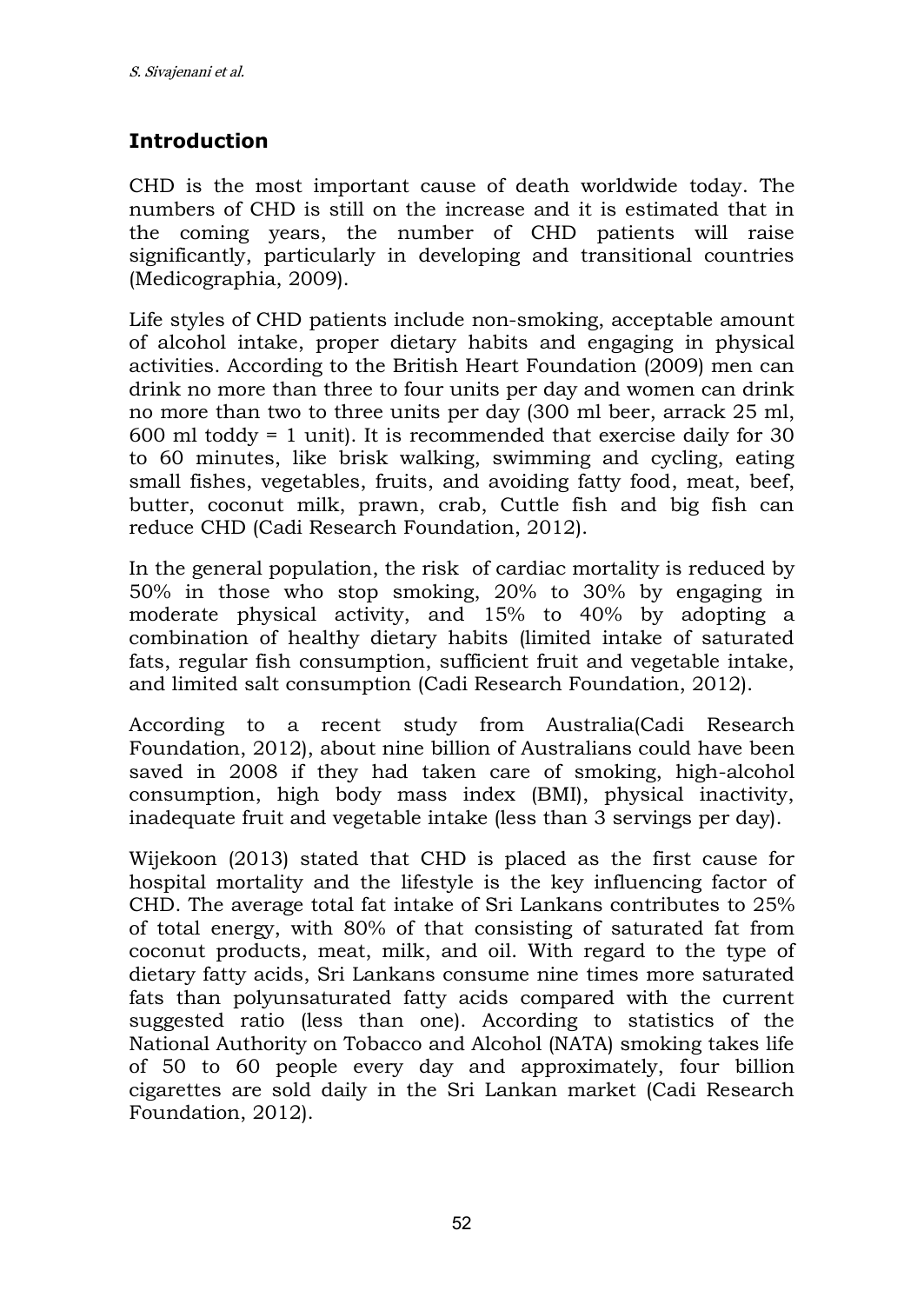CHD Deaths in Sri Lanka reached 15,961 or 11.69% of total deaths (WHO, 2011). Last year's statistics of TH Jaffna (2014) indicate that 4500 patients were admitted to the cardiology ward for heart disease complications of which 500 patients were CHD. Further, the number of patients who were admitted for cardiac intervention such as Angiogram and angioplasty was not segregated. Considering the above cases, available material resources such as monitoring beds, cardiac ward beds, infusion pumps, instruments used for Angiogram, Electrocardiographic machines, Exercise tolerance test machines, and other instruments and human resources such as doctors, nurses, attendants and laborers are inadequate to give quality treatment at TH Jaffna.

It is necessary to think broadly about the life style in Jaffna as it has greater influence on CHD. This study will help to raise the awareness on the need to change our lifestyle for better health.

# **Methodology**

This is a quantitative descriptive study. Purpose of this study is to find out which life style factor has mostly influenced CHD among Jaffna population and educate the public on modifying their life style patterns accordingly and raise the awareness of health care professionals for best practices in preventing them.

The data collection was done in TH, Jaffna. It is the one and only tertiary care hospital in the Northern Province with advanced facilities and specialized units including the cardiology unit. That is the reason why many patients visit Jaffna TH from neighboring areas to get treatment. Participants were selected from the cardiology unit, cardiac ward and eight medical wards including four female wards  $(1, 2, 3, \text{ and } 4)$  and four male wards  $(7, 8, 9, \text{ and } 10)$  at Jaffna Hospital. Bed strength of each medical ward is about 40, cardiology ward bed strength is 16 and cardiology unit bed strength is six. There are six Nursing Officers and a Ward Manager working in each medical ward. Cardiology ward and coronary care unit are both under a Nurse In- charge and 14 Nursing Officers.

Convenience sampling method was used to select the sample. This was one of the sampling methods of non-probability sampling. It was most suitable for this research study, because people who were unsuitable for the sampling study have already been eliminated, so only the most suitable candidates remained. So this process became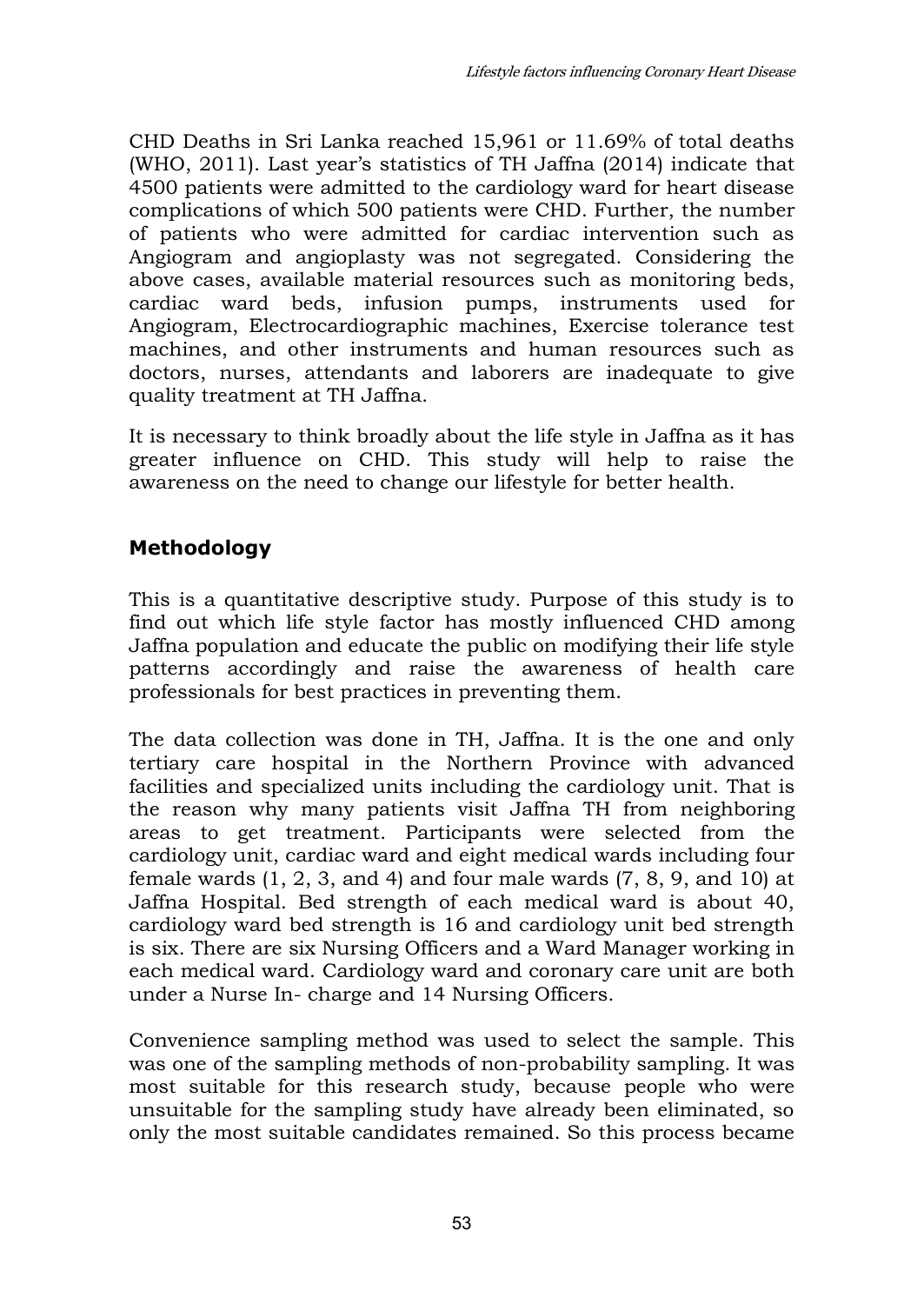less time consuming and the costs carried out for the sampling project were greatly reduced.

Many patients with several diseases come for inward treatment in TH, Jaffna. Among them the investigators selected all patients with CHD in TH, Jaffna as the accessible population in this study. Sample collection was done on non-visiting hours every day without interfering with the nursing care. The exclusion criteria of the sample was mentally and emotionally disabled people, deaf and blind persons, illiterate people, those who were diagnosed as CHD with other diseases and critically ill CHD patients.

Self-administered questionnaires were used to collect data to identify which life style factor influences CHD patients at TH Jaffna and the questionnaire was developed originally in English and then translated to Tamil and Sinhala Languages under the guidance of the research Supervisor. The questionnaire consisted of a series of questions covering the areas such as section A - socio-demographic information of the participants; section B - information about the disease and admission; and the section C - life style pattern which includes assessment of dietary habits, exercise patterns, alcohol and smoking habits.

Reliability and validity were maintained by extensive discussion and corrections done with the Ethical Review board, University of Jaffna and with the supervisor. The questionnaire was tested through a pilot study done at Medical unit, TH Jaffna. According to the results of pilot study, the questionnaire was modified appropriately.

#### **Date Collection and Analysis**

Data was collected at the medical and cardiology unit, TH Jaffna from 15th of November to end of December 2014. After the approval of the Ethical Review Board of the University of Jaffna, permission was obtained from the Director of TH Jaffna as well as ward consultants. On the third day of admission, the letter of invitation was given to the participants for those, with confirmed diagnosis by the doctor and for patients who were transferred from the coronary care units to wards. The investigators went to the wards in the evening and obtained permission from the ward staff to hand over the informed consent form and self-administered questionnaire to the participants. Instructions and explanations was given to participants regarding all questions nearly for one hour, then they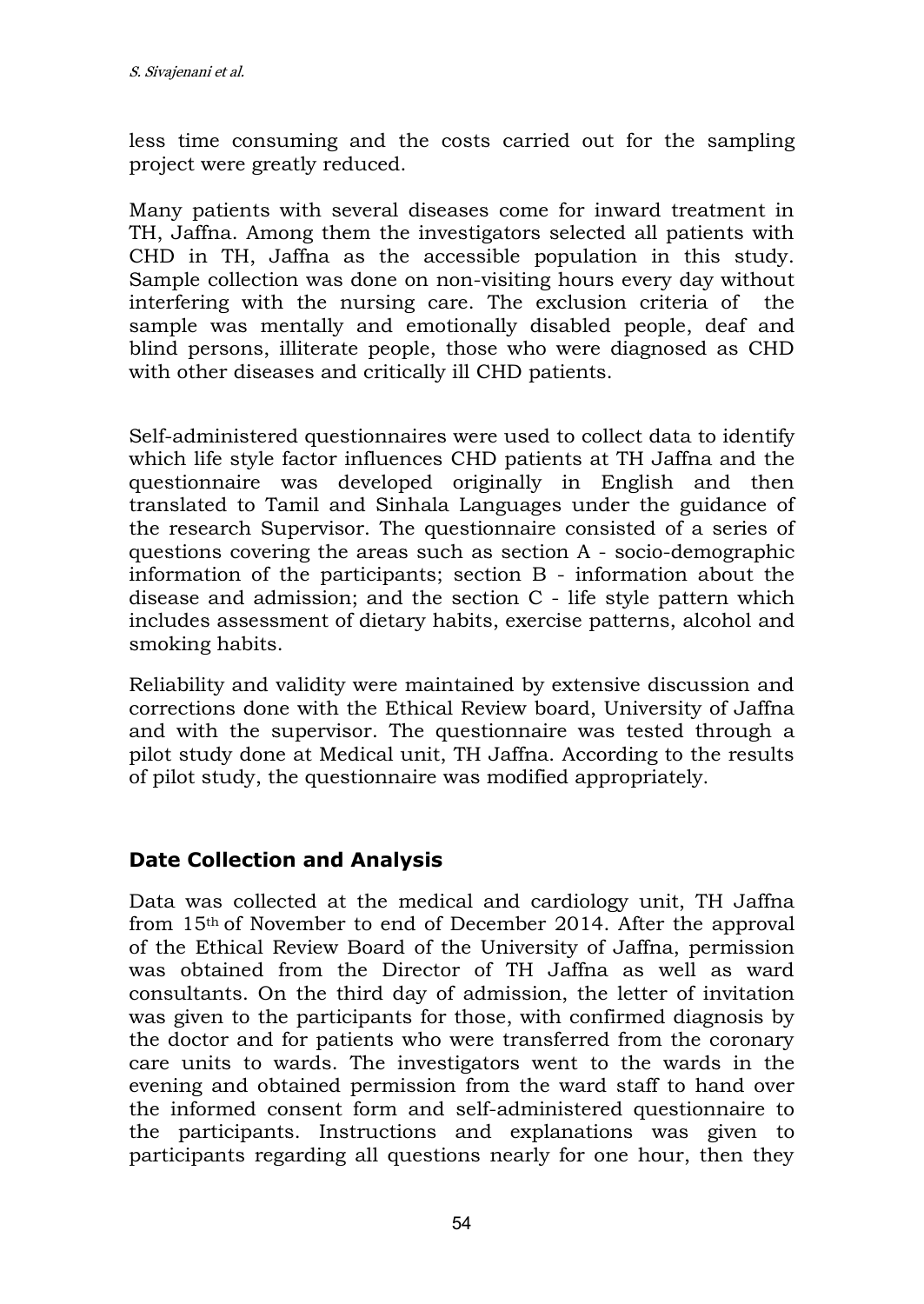were asked to complete the questionnaire and hand it over to the nursing officers to keep in the box provided by the researchers. Afterwards, those questionnaires were collected by the researchers. 150 participants participated and the response rate was 100%. Data was collected in one month.

After completion of data collection, the data was transferred to SPSS 16 (statistical package of social science) and was analyzed according to the specific general objectives. The frequency of each need item was calculated and the associations of particular needs with particular variables were analyzed. Some of the questions were not answered by the participants; such questions were mentioned in the results.

# **Results**

The present study focused on the lifestyle factors influencing CHD patients at TH Jaffna and the results of the study were analyzed according to the specific objectives. Socio demographic data, disease history, dietary habit, pattern of exercise and habit of alcohol and smoking will be given in tables and charts as well as explanation also will be presented.

|  |  | <b>Table 1.</b> Demographic Data $(n = 150)$ |  |
|--|--|----------------------------------------------|--|
|--|--|----------------------------------------------|--|

| <b>Characteristics</b>          |                     | <b>Number of Patients</b> | Percentage |
|---------------------------------|---------------------|---------------------------|------------|
| Age Group $31-40$               |                     | 2                         | 1.3        |
|                                 | $41 - 50$           | 10                        | 6.7        |
|                                 | $51 - 60$           | 30                        | 20.0       |
|                                 | $61 - 70$           | 70                        | 46.7       |
|                                 | 71-80               | 35                        | 23.3       |
|                                 | $81 - 90$           | 3                         | 2.0        |
| <b>Gender</b>                   | Male                | 93                        | 62.0       |
|                                 | Female              | 57                        | 38.0       |
| <b>Religion</b>                 | Hinduism            | 121                       | 80.7       |
|                                 | Islam               | 6                         | 4.0        |
|                                 | Christianity RCL    | 15                        | 10.0       |
|                                 | Christianity NRC    | 8                         | 5.3        |
| <b>Marital Status Unmarried</b> |                     | 5                         | 3.3        |
|                                 | Married             | 143                       | 95.3       |
|                                 | Widowed             | $\mathfrak{D}$            | 1.3        |
| <b>Level of Education</b>       |                     |                           |            |
|                                 | No formal education | 4                         | 2.7        |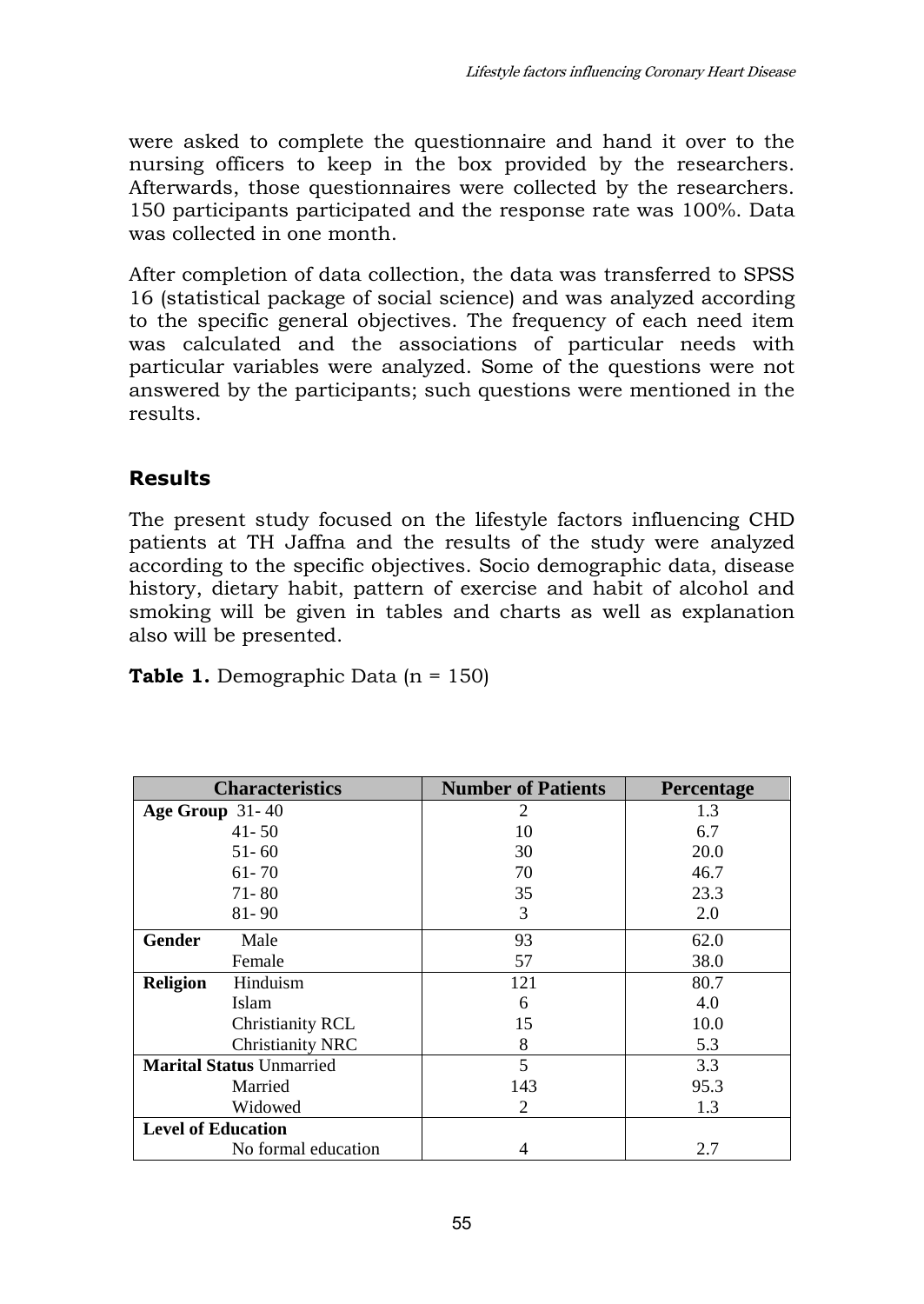| Up to Grade 05              | 38 | 25.3 |
|-----------------------------|----|------|
| Grade 06-11                 | 49 | 32.7 |
| G.C.E.O/L                   | 32 | 21.3 |
| G.C.E A/L                   | 21 | 14.0 |
| Graduate                    | 3  | 2.0  |
| Post Graduate               | 3  | 2.0  |
| Occupation                  |    |      |
| Government Job              | 25 | 16.7 |
| Non-Government Job          | 17 | 11.3 |
| Self-Employment             | 61 | 40.7 |
| <b>Missing Participants</b> | 47 | 31.3 |
| <b>Family Income</b>        |    |      |
| < 5,000                     | 17 | 11.3 |
| $5,000 - 9,999$             | 25 | 16.7 |
| $10,000 - 19,999$           | 29 | 19.3 |
| $20,000 - 30,000$           | 18 | 12.0 |
| >30,000                     | 7  | 4.7  |
| <b>Missing Participants</b> | 54 | 36.0 |
|                             |    |      |

A total of 150 patients were interviewed. Their ages ranged from 30- 90 years and a significant amount of participants 70-(46.7%) were between 61 to 70 years. There were 93 (62%) males and 57 (38%) females. 121 (80.7%) participants were following Hinduism and 143 (95.3%) were married. Educational level from grade 6-11 were 49 (32.7%), while 21 (14%) had qualified in the Advanced Level Examination. Out of the participants, 61 (40.7%) were selfemployed, whereas, 42 (28%) had white collar jobs.

**Table 2.** History of Disease and follow up (n = 150)

| <b>Characteristics</b>               | Number of       | Percentage |
|--------------------------------------|-----------------|------------|
|                                      | <b>Patients</b> |            |
| <b>Admissions for CHD</b>            |                 |            |
| Only 01 time                         | 73              | 48.7       |
| 02 times                             | 33              | 22.0       |
| 03 times                             | 42              | 28.0       |
| Not Answered                         | 2               | 1.3        |
| Clinic Follow up                     |                 |            |
| Yes                                  | 139             | 92.7       |
| N <sub>0</sub>                       | 11              | 7.3        |
| <b>Pattern of Regular Medication</b> |                 |            |
| Yes                                  | 140             | 93.3       |
| N <sub>0</sub>                       | 10              | 6.7        |
| <b>Family History</b>                |                 |            |
| Yes                                  | 29              | 19.3       |
| No                                   | 121             | 80.7       |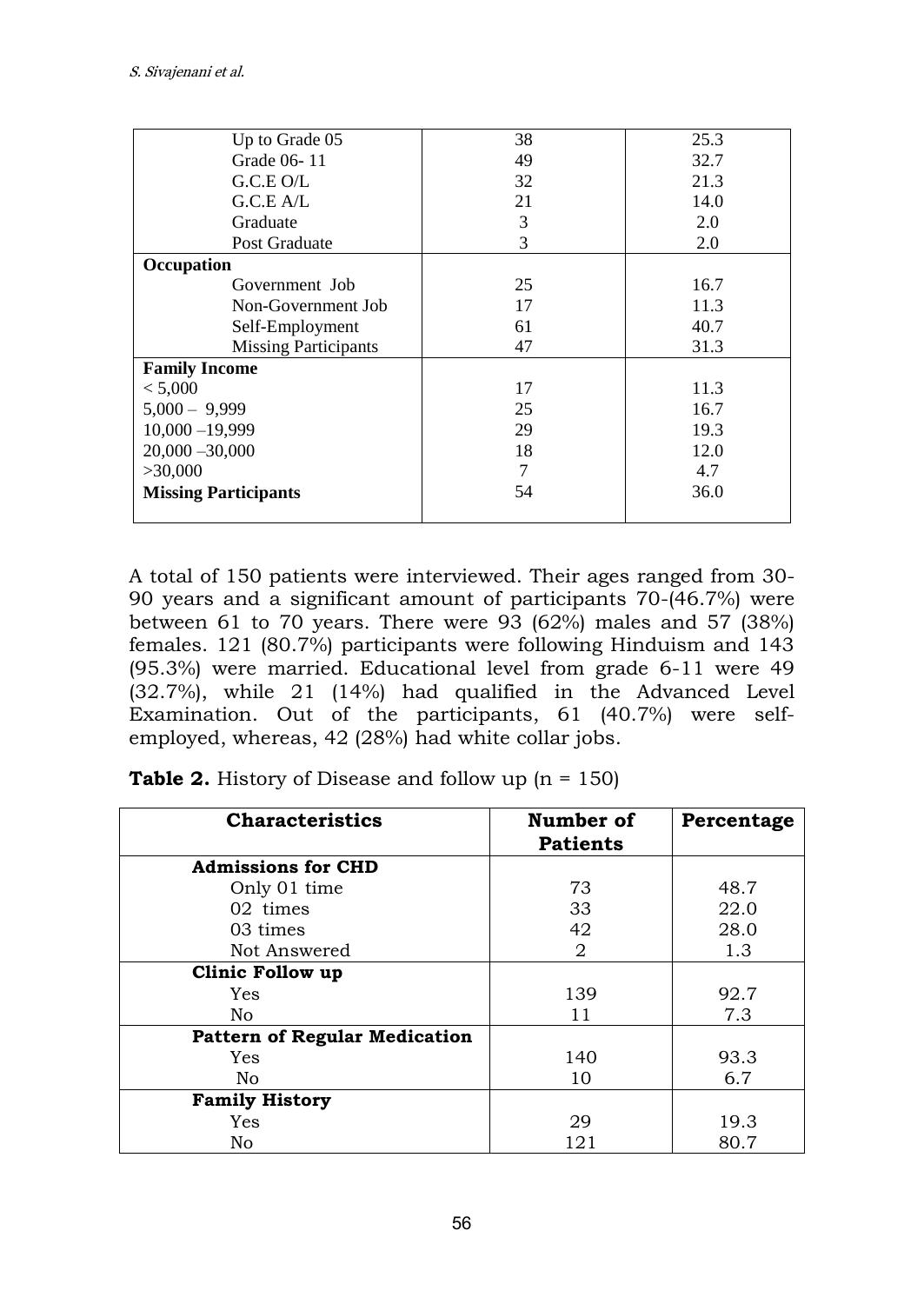However, 42 (28%) of the participants' family income was less than ten thousand (Table 1).Participants who regularly attended the cardiology clinic were 139 (92.7%) and 140  $(93.3\%)$  were taking medicine on a regular basis but 42 (28%) were recurrently admitted to hospital for CHD. Most of the participants, 121 (80.7%) did not have a family history of CHD (Table 2).



**Figure 1.** Influencing Lifestyle Factors of CHD at TH Jaffna

This study shows that CHD patients at TH Jaffna were mostly affected by lack of exercise (112) and a few 31 (20.7%) were doing moderate physical activities. Hundred and three participants were following unhealthy dietary habits. Participants who habitually smoked were (56) and alcoholics were 44 (Figure 1).



**Figure 2.** Dietary Pattern of the Participants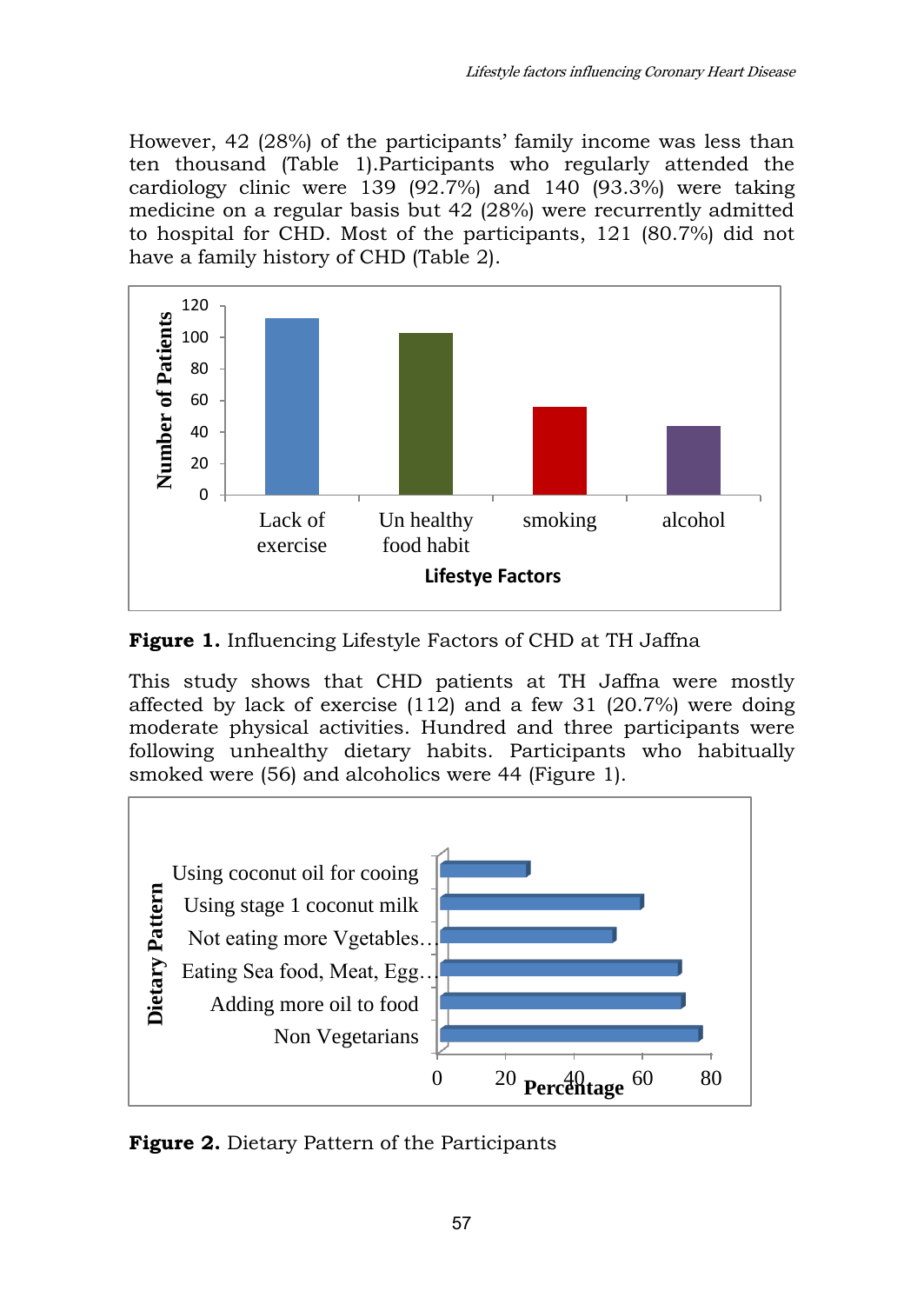Most of the participants were following unhealthy dietary habits. Eighty six (57.3%) participants were adding stage 1 coconut milk (First milk prepared from coconut) and forty six (30.7%) participants were using gingili oil but a significant amount of participants thirty eight (25.3%) were adding coconut for cooking. There were 69% of the participants consuming large fish, meat, crabs, prawn, Cuttle fish and whole egg for more than two days in a week, whereas 24.5% of the participants were vegetarians. About 70% of the participants were adding oil in large quantity in food. There were 75% 0f the participants' not eating a large portion of vegetable and fruits (Figure 2).



# **Figure 3.** Habit of Smoking

Around 38% of the participants were smokers. Among them 13% of them were continuing smoking after diagnosis as CHD. However, 11.3% of the participants have reduced smoking compared to the past (Figure 3).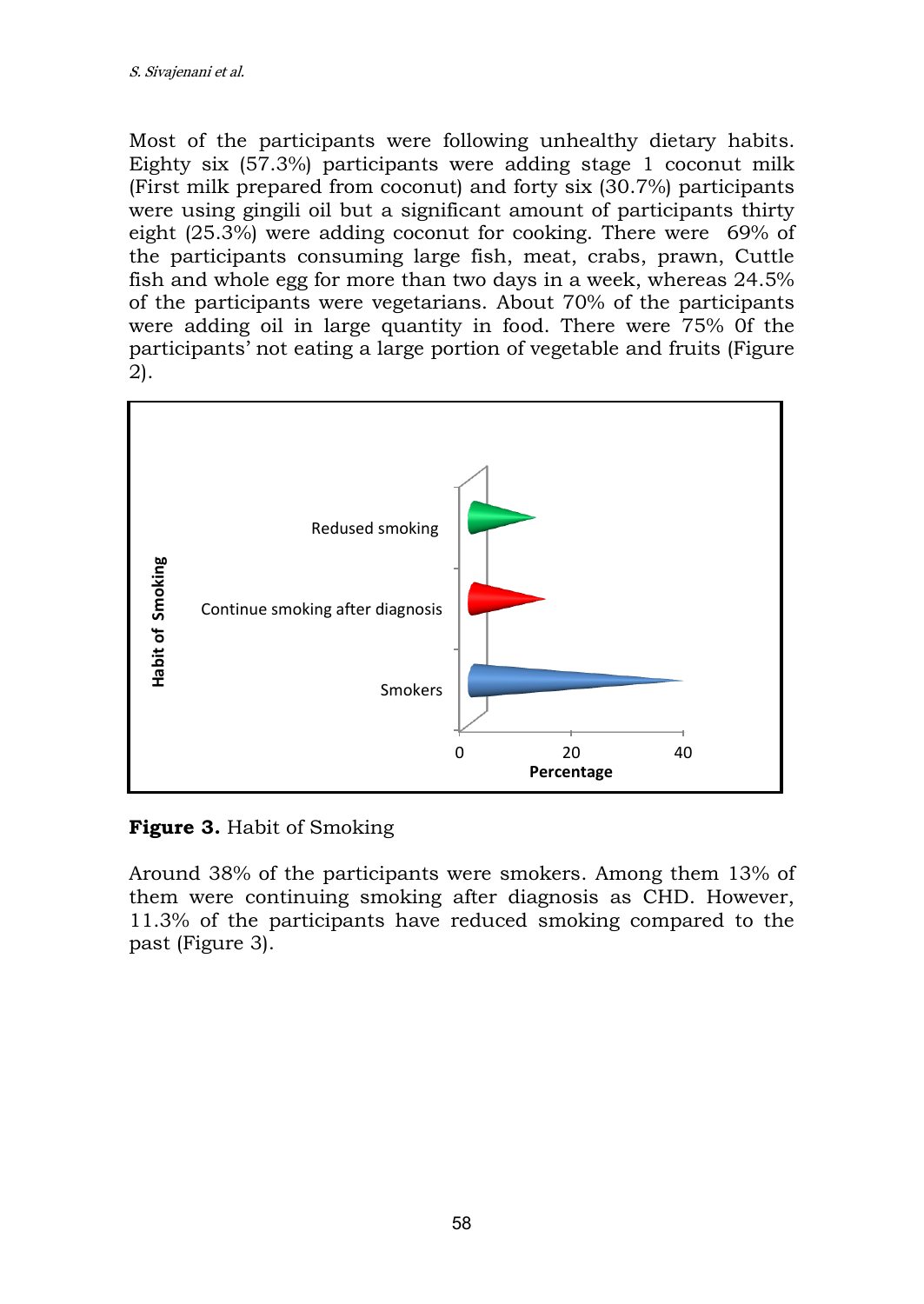

## **Figure 4.** Habit of Alcohol

About 29% of the patients were consuming alcohol but 15.3% still continued drinking after diagnosis, though 14.7% of them had reduced drinking compared to the past. About 13% of the participants were drinking more than two units per day (Figure 4).

Results were given in relation to meet the specific objectives. Hundred and fifty participants participated and the interpretation of the findings will be discussed next.

# **Discussion**

#### **Pattern of Exercise among CHD Patients at TH Jaffna**

The findings illustrated that the lack of exercise is the main influencing factor of CHD and a fewer number of the patients were doing exercise including vigorous activity and moderate physical activities. So the risk of CHD in TH Jaffna population may be at a lower level of physical activity as the same findings revealed in Taiwan (Tsai, Hsieh, Li, Chen & Jeng, 2013). Exercise depends on the disease condition of patients. But this study did not analyze the functions of the heart of these patients. The reason may be that the doctor might not have prescribed exercise due to their disease condition. Therefore, lack of exercise cannot be considered as the most influencing lifestyle factor of CHD patients in TH Jaffna.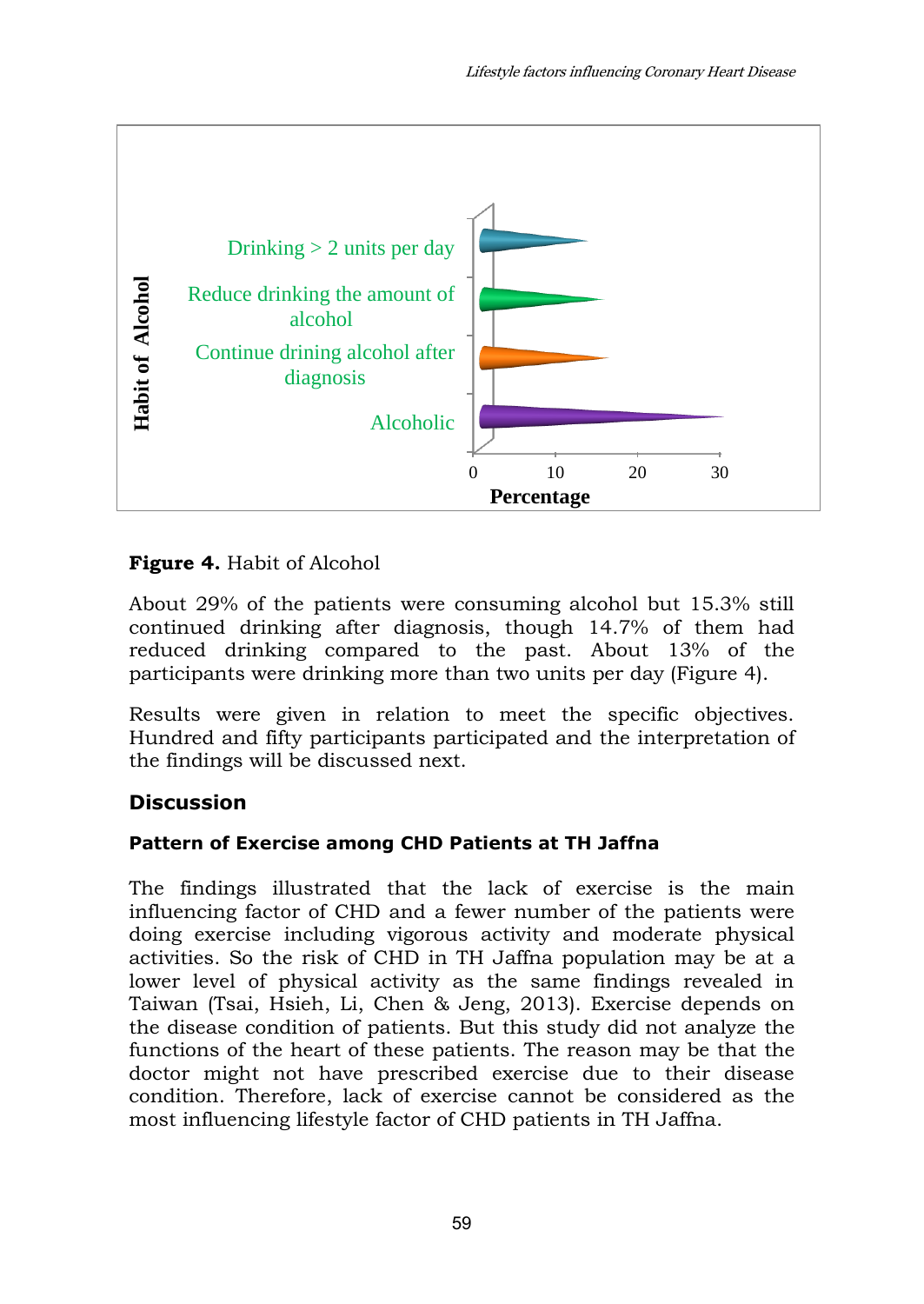Another reason may be the poor monthly income. A considerable number of cases were earning less than Rs.10,000 income per month. Therefore, they need to work more hours to earn extra money. Thus, they might not have the mentality of doing exercise in their stressful life.

## **Dietary Habit of CHD Patients at TH Jaffna**

This study finding revealed that a significant number of the patients were using coconut oil for cooking. Studies on coconut oil have not proven whether it has good or bad fatty acids. Some studies stated that coconut oil has saturated fat and it will increase the Low Density Lipoprotein (LDL) and Triglycerides as well. Pehowich, Gomes & Barnes (2000) stated that coconut oil is good for the heart because it has median chain fatty acids (MCFA), which increases the High Density Lipoprotein (HDL). They also claim that virgin coconut oil is good for the heart but it was difficult to draw a conclusion whether the participants were adding virgin coconut oil or not because it is expensive and they are unable to get pure virgin coconut oil in the markets. Therefore, further research is needed to prove that the coconut oil is heart healthy. Therefore, adding coconut oil is considered as unhealthy in this study. More than half of the patients were using stage 01(1st milk juice prepared from coconut) coconut milk for cooking.

Small fish is good for the heart because it has omega 3 fatty acids. It decreases triglyceride levels; slows the growth rate of atherosclerotic plaque. However, coronary artery disease patients may not be able to get enough omega-3 by diet alone. These people may want to talk to their doctor about taking a supplement but big fish has too much of cholesterol. American Heart Association (2015) recommend eating fish (small fish) at least two times (Two servings) a week. Most of the patients were eating a considerable amount of sea foods (Big fishes, Crab, Cuttle fish & Prawn), egg and meat varieties.

So this finding indicates that the participants did not have enough knowledge regarding proper food habits for CHD and the unhealthy food habit is another influencing factor on the causation of CHD among the participants. It increases the risk of CHD even when they are on treatment. Similar results were found in a study by Vest fold Heart care Study Group (2003) and Hu (2009).

Results revealed in the study may be due to the habit of eating rich fatty food by participants since childhood because Sri Lankans mostly consume saturated fats from coconut products, meat, milk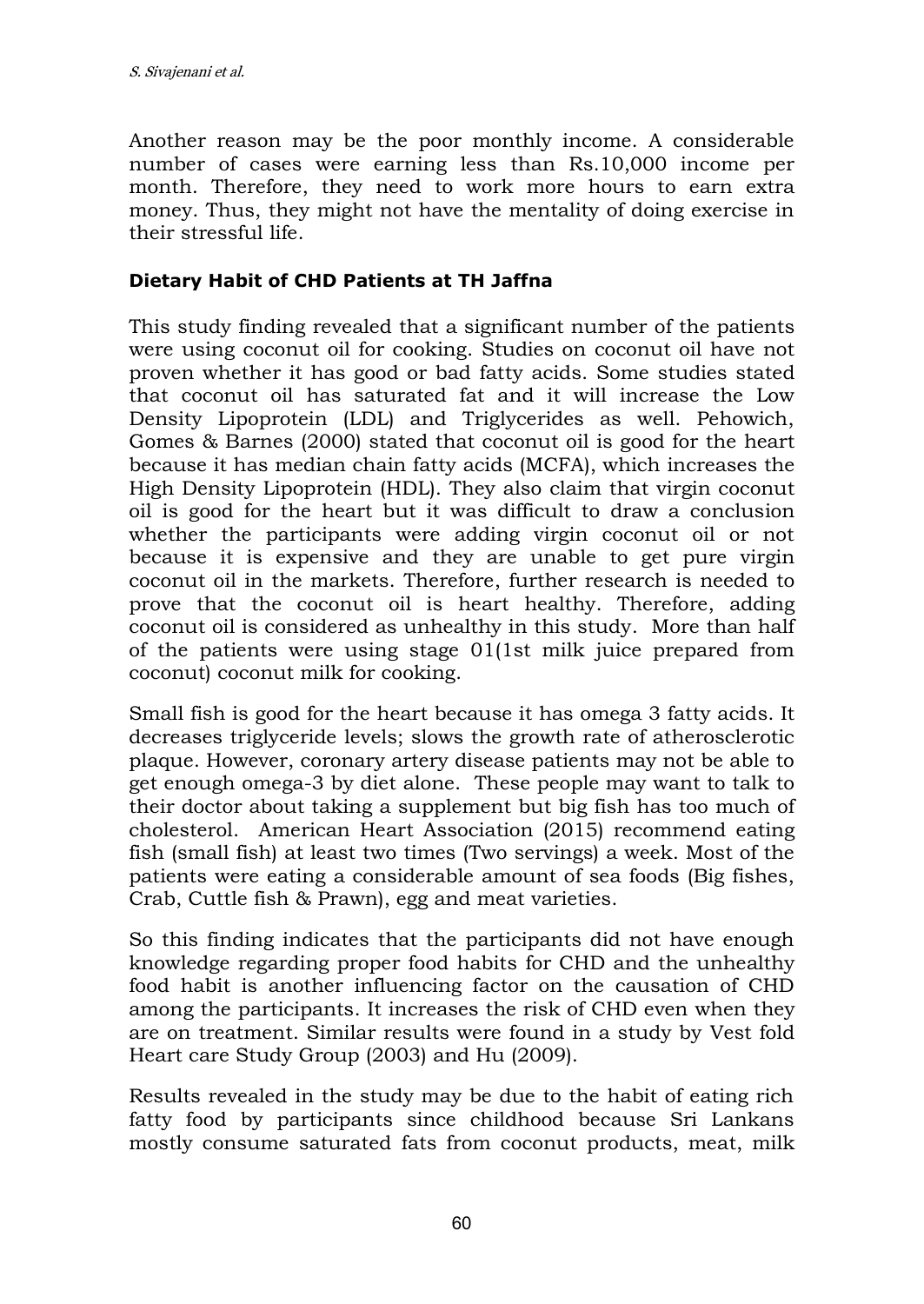and oil. Similar findings have been drawn by Cadi Research Foundation, 2012. Another reason could be, most of the participants were males and self-employed, hence unable to attend to proper food. Their educational level is also less because most of the participants studied only until grade 6 to 11.

### **Habit of Smoking Influencing CHD Patients at TH Jaffna**

The findings demonstrate a significant number of participants affected by smoking and it is the third influencing lifestyle factor of CHD patients at TH Jaffna because most of the participants were male and more than half of them were self-employed such as drivers, mechanics, laborers, fishermen. A considerable number of participants continued smoking after diagnosis of CHD. So the risk of CHD among these people is high as found in United States [\(Bazzano,](http://www.ncbi.nlm.nih.gov/pubmed?term=Bazzano%20LA%5BAuthor%5D&cauthor=true&cauthor_uid=12779299) *et al,* 2003) and Japan (Hata *et al*, 2011).

### **Pattern of Alcohol Intake of CHD Patients at TH Jaffna**

This study shows that a considerable number of participants were influenced by alcohol consumption in TH Jaffna. Even though the vast majority of participants still continuing, contrast findings drawn to Rimm, Williams, Fosher, Criqui and Stampfer (1999).

Moderate consumption decreases the risk of heart disease, whereas; high level of intake increases the risk. Here in this study, a significant number of participants, mostly male participants, were taking alcohol more than two units per day which is harmful to the heart a and considerable number of participants have the habit of both smoking and consuming alcohol so they are considered as at risk.

## **Conclusion**

CHD patients in TH Jaffna are mainly influenced by an unhealthy dietary habit such as excessive use of  $1<sup>st</sup>$  stage of coconut milk, coconut oil for cooking. Eating meat, large fish, crabs, cuttle fish, and prawn for more than two days a week and also less consumption of vegetables and fruits as supplementary items have also contributed to CHD.

This study finding also revealed that substantial proportions of CHD patients in TH Jaffna did not have regular exercise and that a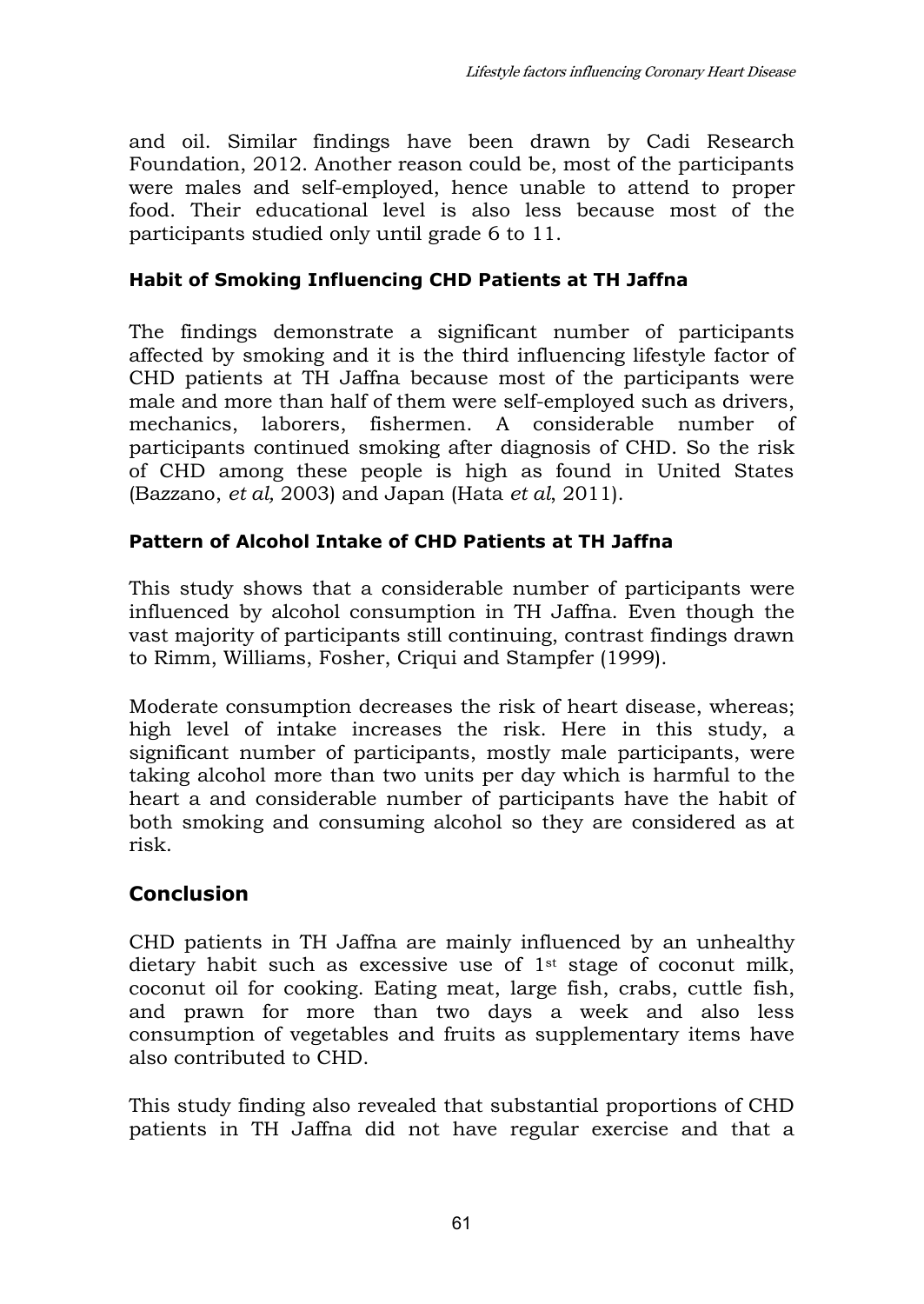considerable number of participants was influenced by smoking and a few of them were at risk of CHD due to alcohol consumption.

## **References**

American Heart Association (2015). Fish 101, Retrieved from http://www.heart.org/HEARTORG/GettingHealthy/NutritioC enter/Fish-101\_UCM\_305986\_Article.jsp

Annual Hospital Statistics (2014). Teaching Hospital Jaffna.

- Basavanthappa, B. T. (1998). Nursing research (1<sup>st</sup> Ed). Delhi: Lordson Publishers (P) Ltd.
- [Bazzano, L. A.](http://www.ncbi.nlm.nih.gov/pubmed?term=Bazzano%20LA%5BAuthor%5D&cauthor=true&cauthor_uid=12779299), [He, J.](http://www.ncbi.nlm.nih.gov/pubmed?term=He%20J%5BAuthor%5D&cauthor=true&cauthor_uid=12779299), [Muntner, P.](http://www.ncbi.nlm.nih.gov/pubmed?term=Muntner%20P%5BAuthor%5D&cauthor=true&cauthor_uid=12779299), [Vupputuri, S.](http://www.ncbi.nlm.nih.gov/pubmed?term=Vupputuri%20S%5BAuthor%5D&cauthor=true&cauthor_uid=12779299) & [Whelton, P. K.](http://www.ncbi.nlm.nih.gov/pubmed?term=Whelton%20PK%5BAuthor%5D&cauthor=true&cauthor_uid=12779299) (2003). Relationship between cigarette smoking and novel risk factors for cardiovascular disease in the United States. Annals of Internal Medicine. 138(11) 891-7.
- Burns, N. & Grove, S. K. (2005). The Practice of Nursing Research: Conduct, Critique, and Utilization (5th Ed). St. Louis, Elsevier Saunders.
- Cadi Research Foundation (2012). Coronary Artery Disease in Asian Indians. Retrieved from http://www.cadiresearch.org
- Clark, P., Creswell, J. W. & Vicki, L. (2010).Understanding research: a consumer's guide: Pearson Publishers.
- De Backer, G. (2009). The global burden of coronary heart disease. Medicographia. Retrieved from [http://www.medicographia.com/2010/07/the-global-burden](http://www.medicographia.com/2010/07/the-global-burden-of-coronary-heart-disease/)[of-coronary-heart-disease/](http://www.medicographia.com/2010/07/the-global-burden-of-coronary-heart-disease/)
- Doordan, A. M. (1998). Research survival guides (1<sup>st</sup> Ed). Philadelphia: Lippincott. Frank, B. & Willett, W. C. (2002) Optimal Diets for Prevention of Coronary Heart Disease Free. The Journal of the American Medical Association. 228 (20) 2569-2578.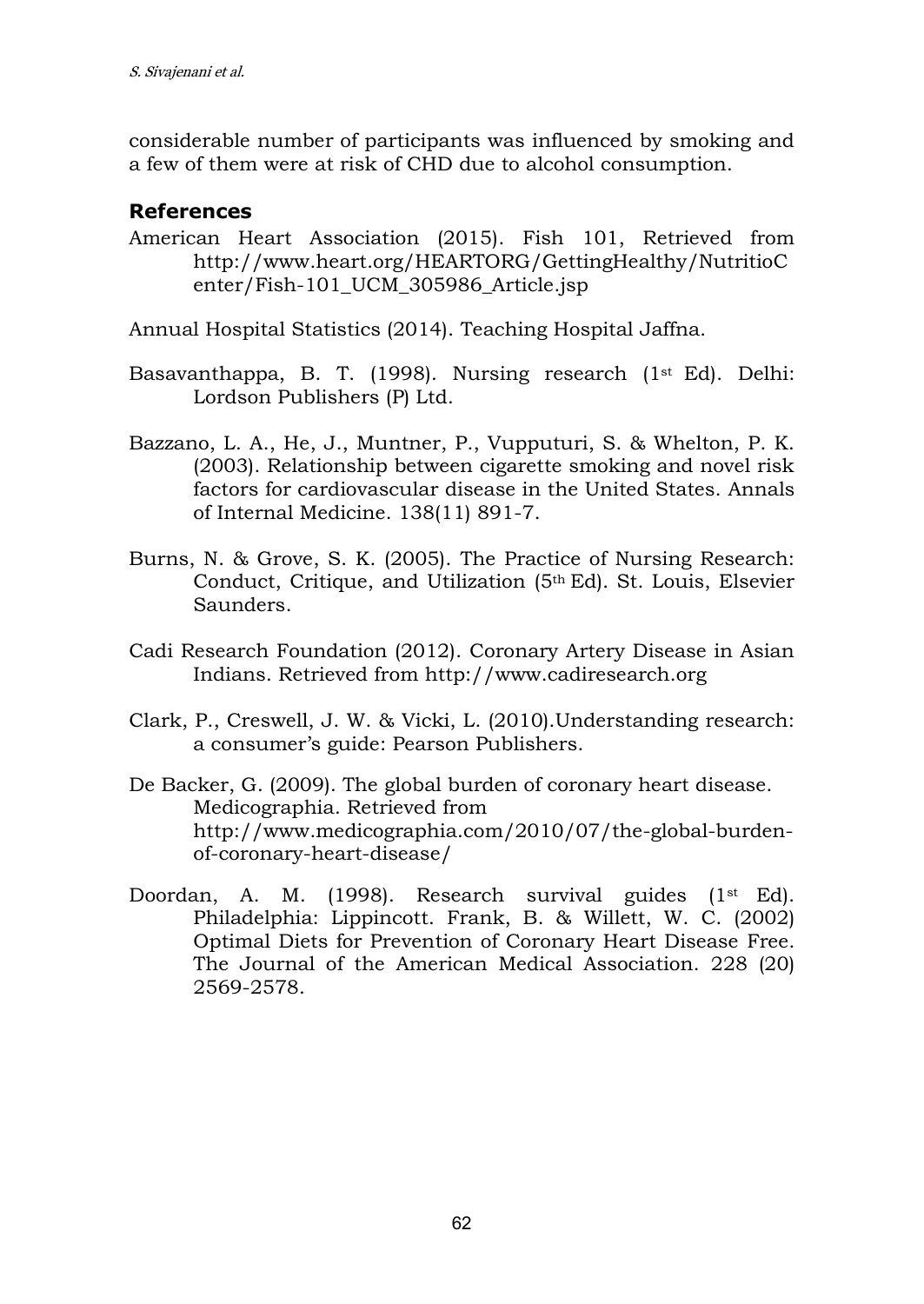- [Hata, J.](http://www.ncbi.nlm.nih.gov/pubmed?term=Hata%20J%5BAuthor%5D&cauthor=true&cauthor_uid=21358199), [Doi, Y.](http://www.ncbi.nlm.nih.gov/pubmed?term=Doi%20Y%5BAuthor%5D&cauthor=true&cauthor_uid=21358199), [Ninomiya, T.](http://www.ncbi.nlm.nih.gov/pubmed?term=Ninomiya%20T%5BAuthor%5D&cauthor=true&cauthor_uid=21358199), [Fukuhara, M.](http://www.ncbi.nlm.nih.gov/pubmed?term=Fukuhara%20M%5BAuthor%5D&cauthor=true&cauthor_uid=21358199), [Ikeda, F.](http://www.ncbi.nlm.nih.gov/pubmed?term=Ikeda%20F%5BAuthor%5D&cauthor=true&cauthor_uid=21358199), [Mukai, N.](http://www.ncbi.nlm.nih.gov/pubmed?term=Mukai%20N%5BAuthor%5D&cauthor=true&cauthor_uid=21358199), [Hirakawa, Y.](http://www.ncbi.nlm.nih.gov/pubmed?term=Hirakawa%20Y%5BAuthor%5D&cauthor=true&cauthor_uid=21358199), [Kitazono, T](http://www.ncbi.nlm.nih.gov/pubmed?term=Kitazono%20T%5BAuthor%5D&cauthor=true&cauthor_uid=21358199) & [Kiyohara, Y.](http://www.ncbi.nlm.nih.gov/pubmed?term=Kiyohara%20Y%5BAuthor%5D&cauthor=true&cauthor_uid=21358199) (2011). Combined Effects of Smoking and Hypercholesterolemia on the Risk of Stroke and Coronary Heart Disease in Japanese: the Hisayama study: Cerebrovascular Disease[.US National](http://www.nlm.nih.gov/)  [Library of Medicine](http://www.nlm.nih.gov/) [National Institutes of Health](http://www.nih.gov/) 31(5) 477- 84.
- Industrial Research Institute(2010). Research management. Michigan: Industrial Research Institute
- Locke, L. F., Silverman, S.J. & Spirduso, W. W. (2010). Reading and Understanding of Research (3rd ed). California: Sage Publications.
- [Merom, D.](http://www.ncbi.nlm.nih.gov/pubmed?term=Merom%20D%5BAuthor%5D&cauthor=true&cauthor_uid=22289260), [Sinnreich, R.](http://www.ncbi.nlm.nih.gov/pubmed?term=Sinnreich%20R%5BAuthor%5D&cauthor=true&cauthor_uid=22289260), [Aboudi, V.](http://www.ncbi.nlm.nih.gov/pubmed?term=Aboudi%20V%5BAuthor%5D&cauthor=true&cauthor_uid=22289260), [Kark, J., D.](http://www.ncbi.nlm.nih.gov/pubmed?term=Kark%20JD%5BAuthor%5D&cauthor=true&cauthor_uid=22289260) & [Nassar, H.](http://www.ncbi.nlm.nih.gov/pubmed?term=Nassar%20H%5BAuthor%5D&cauthor=true&cauthor_uid=22289260) (2012). Lifestyle Physical Activity among Urban Palestinians and Israelis. BMC Public Health.
- Mittal, S. (2006). Coronary Heart Disease in Clinical Practice*.* Springer Science & Business Media.
- Pehowich, D. J., Gomes, A. V. & Barnes, J. A. (2000).Fatty acid composition and possible health effects of coconut constituents. The West Indian Medical Journal. 49(2): 128- 33.
- Rim, B. E., Williams, P., Fosher, K., Criqui, M. & Stampfer, S. J., (1999) Moderate alcohol intake and lower risk of coronary heart disease: British Medical Journal, Retrieved 11-12-2000, [http://www.bmj.com/content/319/7224/1523?linkType=FU](http://www.bmj.com/content/319/7224/1523?linkType=FULL&resid=319/7224/1523) [LL&resid=319/7224/1523 &](http://www.bmj.com/content/319/7224/1523?linkType=FULL&resid=319/7224/1523)journal Code=bmj
- Sivagnanasundram, C., (2003). Learning research,(2ndEd).Nallur: Boasco Arton printer.
- [Tsai, C.,](http://www.ncbi.nlm.nih.gov/pubmed?term=Tsai%20CC%5BAuthor%5D&cauthor=true&cauthor_uid=23742157) [Hsieh, M. H.](http://www.ncbi.nlm.nih.gov/pubmed?term=Hsieh%20MH%5BAuthor%5D&cauthor=true&cauthor_uid=23742157) [Li. A. H.](http://www.ncbi.nlm.nih.gov/pubmed?term=Li%20AH%5BAuthor%5D&cauthor=true&cauthor_uid=23742157), [Chen, P. L.](http://www.ncbi.nlm.nih.gov/pubmed?term=Chen%20PL%5BAuthor%5D&cauthor=true&cauthor_uid=23742157), & [Jeng, C.](http://www.ncbi.nlm.nih.gov/pubmed?term=Jeng%20C%5BAuthor%5D&cauthor=true&cauthor_uid=23742157), (2013). Dietary supplementation and engaging in physical activity as predictors of coronary artery disease among middle aged women. The Journal of Clinical Nursing. Retrieved June 7, 2013, fromhttp://www.ncbi.nlm.nih.gov/pubmed/23742157
- Wijekoon, N., (2013).Total Risk Approach for Primary Prevention of CVD: 3rd Foundation Sessions of the Ceylon College of Physicians.